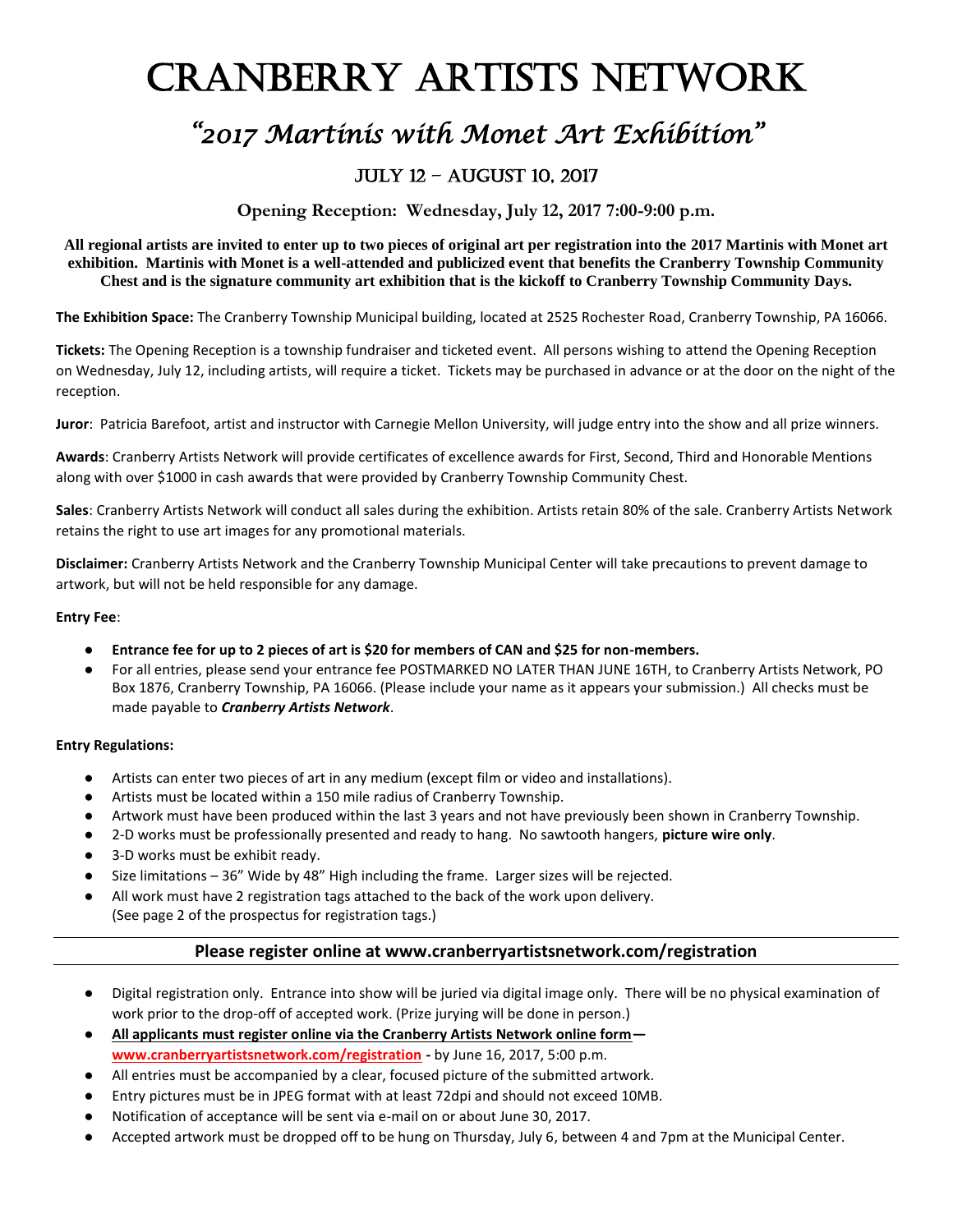| <b>Important Dates to Remember</b>                                                              |
|-------------------------------------------------------------------------------------------------|
| <b>Registration:</b>                                                                            |
| Friday, June 16th, 2017, no later than 5 pm to:<br>www.cranberryartistsnetwork.com/registration |
| <b>Notification of Acceptance via E-mail:</b><br>Friday, June 30th, 2017                        |
| Drop Off of Accepted Art Works:                                                                 |
| Thursday, July 6th, 2017 between 4:00 and 7:00pm                                                |
| <b>Exhibit Opens:</b>                                                                           |
| Wednesday, July 12th, 2017                                                                      |
| <b>Opening Reception:</b>                                                                       |
| Wednesday, July 12th, 7:00-9:00 pm                                                              |
| <b>Exhibit Closes:</b>                                                                          |
| Thursday, August 10th, 2017                                                                     |
| Pick-up of unsold Art Works:                                                                    |
| Thursday, August 10th, 2017, 4:00-7:00 pm                                                       |

*\* Artists must pick up at the scheduled time at the close of the show unless prior arrangements have been made with CAN. Artwork not picked up within scheduled return dates will be placed in storage at the artist's risk and expense. A \$25.00 storage fee will be assessed. Artworks remaining after 30 days become the property of CAN.* 

CHECKLIST:

- **Register online at: [www.cranberryartistsnetwork.com/registration](http://www.cranberryartistsnetwork.com/registration)**
- **Please fill out 2 tags and attach to the back of work.**
- **An entry fee of \$25.00 or \$20.00 mailed and made payable to Cranberry Artists Network, PO Box 1876, Cranberry Township, PA 16066. Checks must be postmarked no later than June 16, 2017.**

| CAN "2017 Martinis with Monet" | CAN "2017 Martinis with Monet" |
|--------------------------------|--------------------------------|
| Name:                          | Name:                          |
| Phone:                         | Phone:                         |
| E-mail:                        | E-mail:                        |
| Title:                         | Title:                         |
| Year Completed:                | Year Completed:                |
| Medium:                        | Medium:                        |
| Size                           | Size                           |
| Price:                         | Price:                         |
|                                |                                |
| CAN "2017 Martinis with Monet" | CAN "2017 Martinis with Monet" |
| Name:                          | Name:                          |
| Phone:                         | Phone:                         |
| E-mail:                        | E-mail:                        |
| Title:                         | Title:                         |
| Year Completed:                | Year Completed:                |
| Medium:                        | Medium:                        |
| Size                           | Size                           |